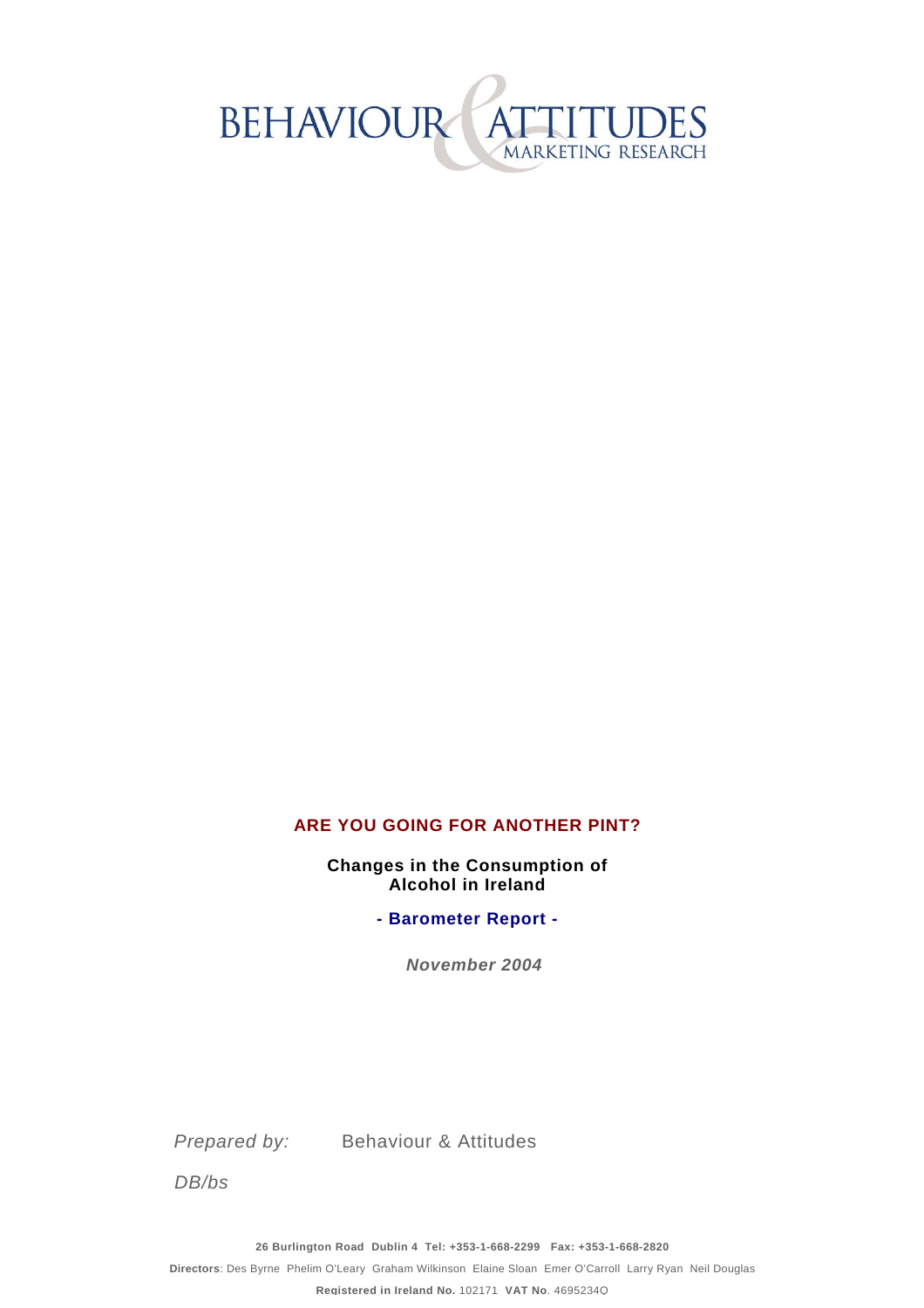# Table of Contents

| <b>Table of Contents</b><br>Introduction             | 2<br>3 |  |
|------------------------------------------------------|--------|--|
|                                                      |        |  |
| Note on report format                                |        |  |
| <b>Summary &amp; Conclusions</b>                     |        |  |
| Section One- The Long Term Perspective               | 7      |  |
| 1.1 Significant, if erratic, long term growth        | 7      |  |
| 1.2 A market driven by economic buoyancy             | 9      |  |
| 1.3 A tale of three categories                       | 10     |  |
| Section Two: Drinking & Eating Patterns 1995 - 2002  | 13     |  |
| 2.1 Current Patterns of Behaviour                    | 13     |  |
| 2.2 Evidence of short-term change                    | 15     |  |
| 2.3 Medium Term changes (1995 to 2002)               | 16     |  |
| 2.4 A swing towards home drinking                    | 18     |  |
| 2.5 Eating Out – A swing toward more formal options. | 19     |  |
| Section Three: Typical Spend Patterns                |        |  |

### **APPENDIX: THE QUESTIONNAIRE**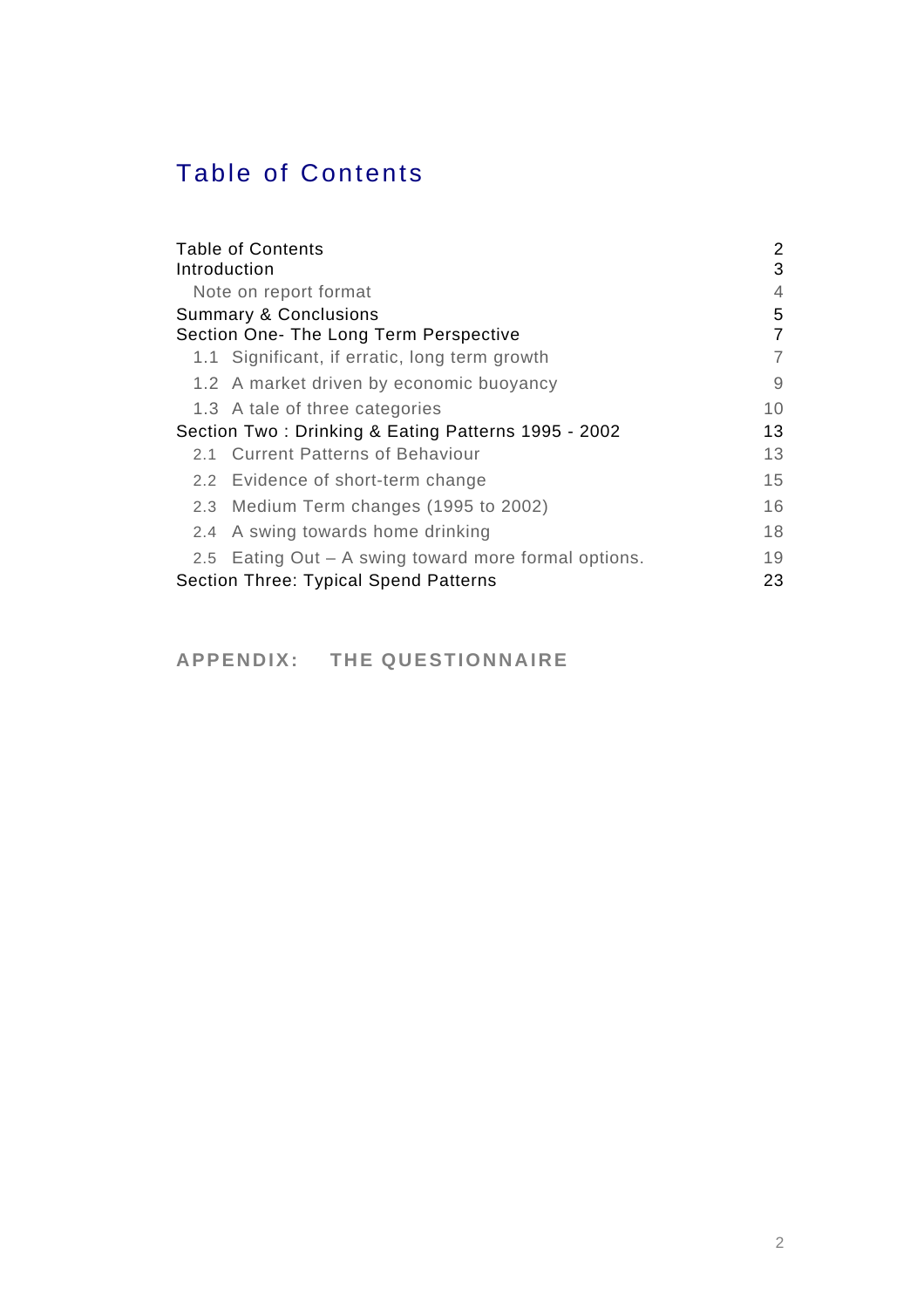## Introduction

This report is one of the series prepared by Behaviour & Attitudes to explore the Changing Face of the Irish Consumer.

In this instance we focus on Irish consumption of alcoholic beverages. In the report we:-

- Show how per capita consumption of various alcoholic drinks has increased significantly over the past 25 years.
- **Pinpoint how Irish tastes and preferences have changed over that** time.
- **Present the findings of original research (carried out using our** Barometer Survey) which sheds light on the changes in consumer lifestyles which lie behind the published statistical data.

The report begins with a review of data from the CSO outlining the main changes that have taken place over the past 25 years. We then present the findings from two surveys carried out in 1995 and 2002, examining the key changes in pub visits, home drinking and visits to restaurants and fast-food outlets.

The original survey data was carried out using the Behaviour & Attitudes Barometer Survey. This is a syndicated survey allowing client companies inexpensive access to a nationally representative sample of 1,200 adults. The survey is conducted fortnightly, using a fresh sample of respondents each time. In all cases, the sample is quota controlled by all of the normal demographic variables to correctly reflect the known characteristics of the adult population of the Republic of Ireland.

All interviewing was carried out on a face-to-face basis by trained members of the Behaviour & Attitudes fieldforce working under supervision and within the guidelines set by the Marketing Society of Ireland and ESOMAR.

The data for 2002 derives from a Barometer Phase with fieldwork conducted between  $23<sup>rd</sup>$  October and  $1<sup>st</sup>$  November 2002. A copy of the questionnaire used for the survey is included as an appendix to this report. Additional tabular data is available on request from des@banda.ie.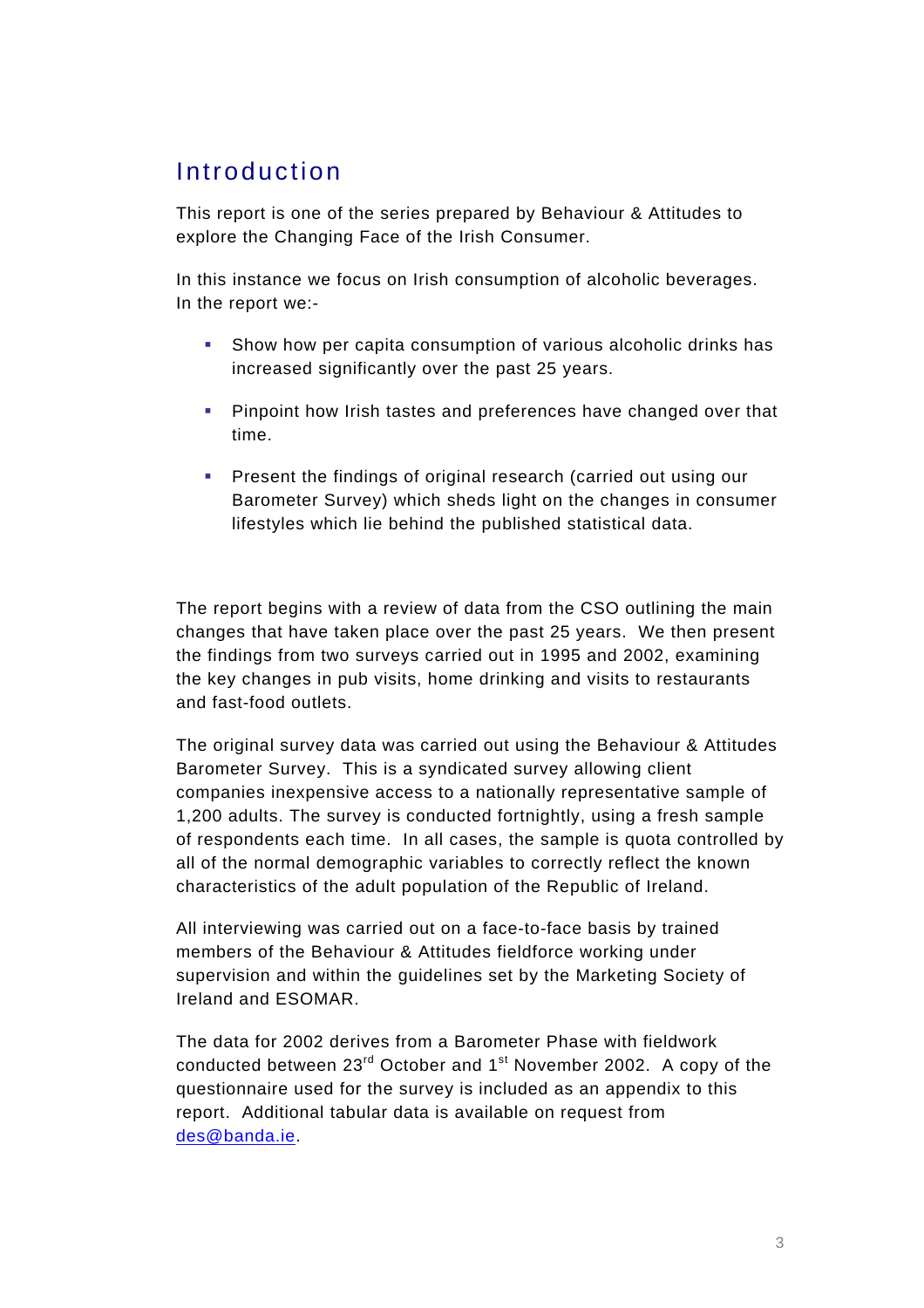#### Note on report format

Following on from this report we present a brief resume of the main findings from the research. This is then followed by a more detailed commentary supported by relevant charts and summary tables.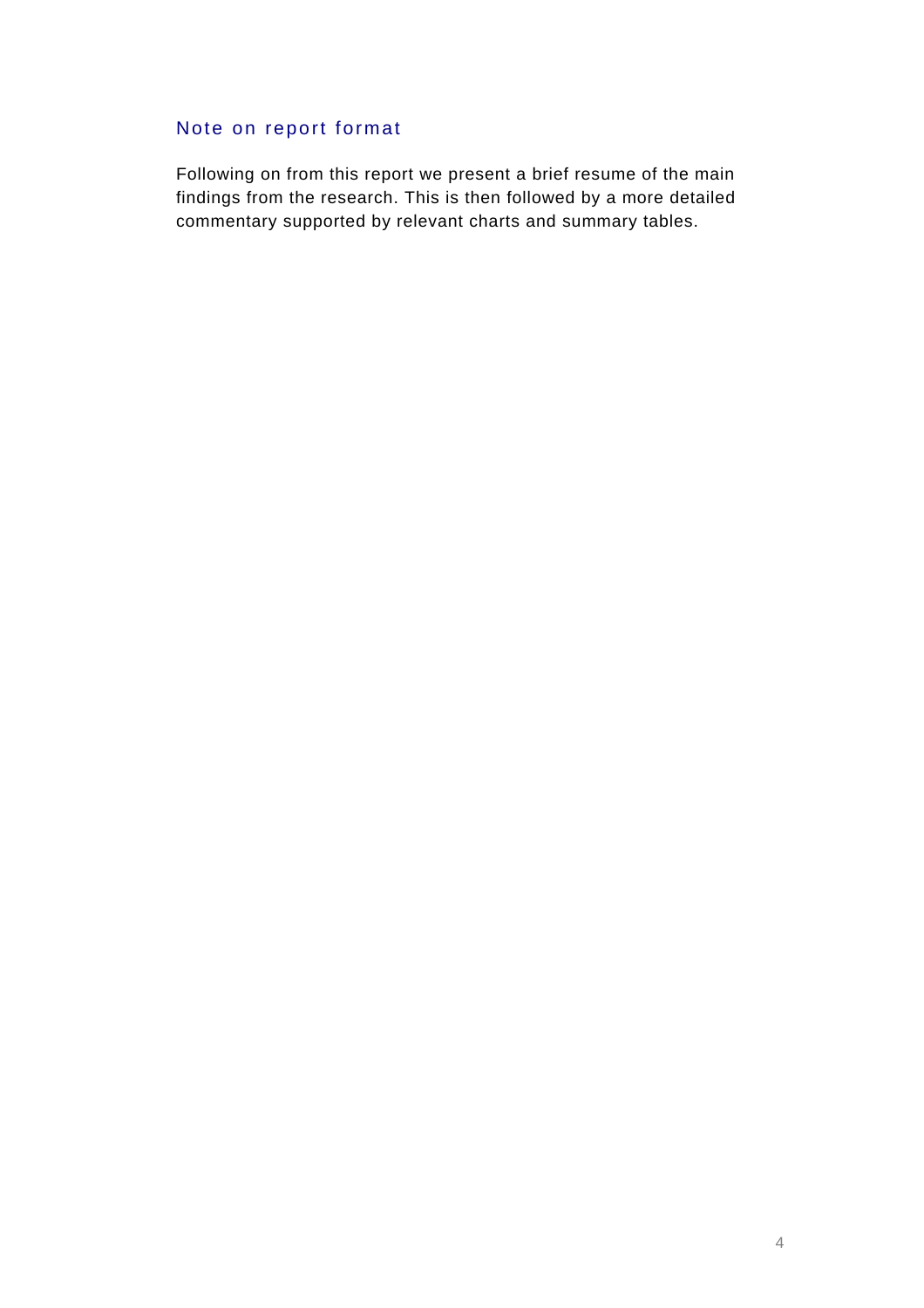### Summary & Conclusions

The main findings of this study can be summarised as follows:

#### **Long-term Trends**

- In real terms our expenditure on alcohol remained relatively static between 1976 and 1986.
- **However since then there has been a period of almost** unprecedented growth:
	- o In real terms overall expenditure on alcohol increased by 125%.
	- o Discounting for population increases, the per capita expenditure rose in real terms by 78% between 1986 and 2001.
- Within the alcoholic drinks sector, beer gained share from 1981 to 1996.
- **However, in the past five years, all of that market share gain has** been lost.
- Spirits lost market share significantly over the long term although those share losses have been arrested (and even turned around to a marginal degree) in the past five years.
- **The real beneficiaries over the longer term has been wines and** cider. In real terms, we are spending 8 times as much now as we were in 1976 on wines and ciders.

#### **Short to Medium Term Trends**

- In the seven years since 1995 Irish consumers report:
	- o Quite a marked decline in their frequency of visiting pubs.
	- o A very significant increase in the numbers drinking alcohol at home
	- o Very little change in the use of fast-food restaurants (apart from gains due to population growth).
	- o Very significant increases in the use of more formal restaurants.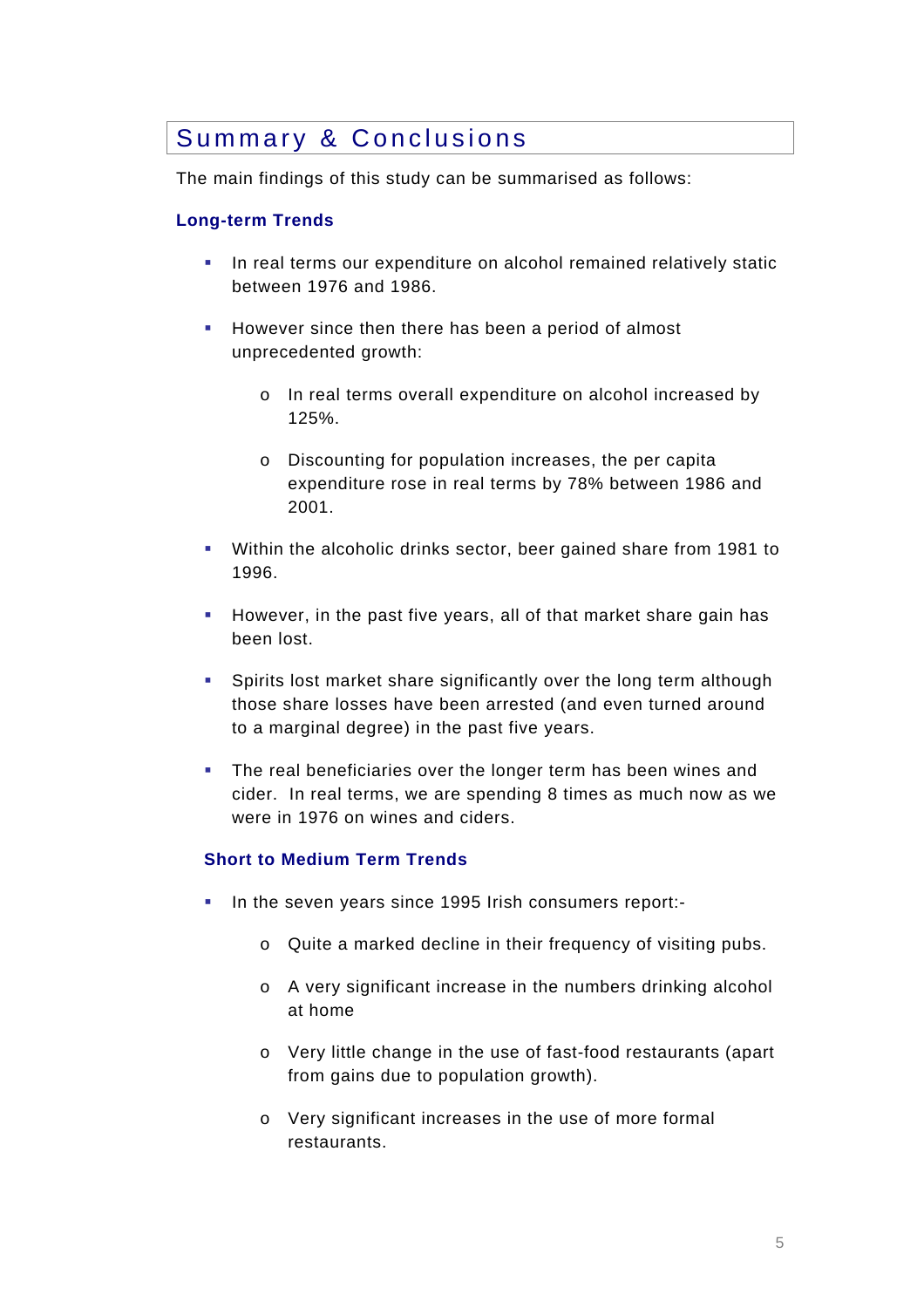The average fortnightly expenditure on each of the key activities covered in this study are as follows:-

| o Drinking out in licensed premises | €33.16 |
|-------------------------------------|--------|
| o Drinking alcohol at home          | €6.37  |
| Visits to fast-food restaurants     | €6.90  |
| Visits to more formal restaurants   | €20.61 |
| All four activities                 | €67.00 |

- **There are significant differences by age group in the amounts of** money spent on these forms of entertainment. The peak expenditure arises in the 25-34 age group where the average spend is €100 per fortnight.
- Apart from changes in the absolute amounts spent on these activities there are very marked differences in how people spend their money, depending on their age group:
	- o Pub visits dominate among 18-24 year olds
	- o Expenditure on eating out in formal restaurants increases with age
	- o Among adults aged 50 and over, people spend more money on visits to restaurants than on visits to pubs.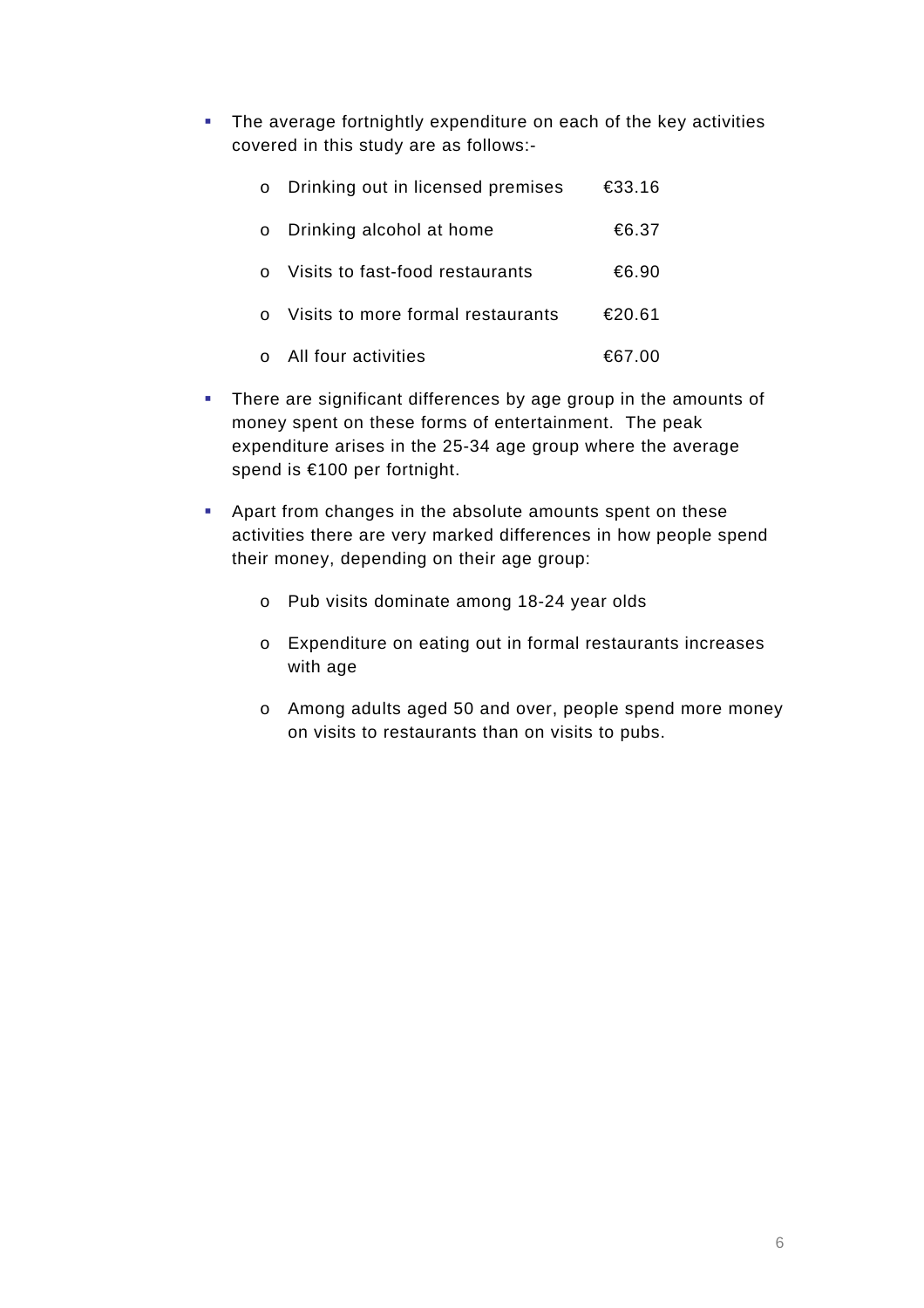## Section One- The Long Term Perspective

In this section of the report we look at long term changes in overall personal expenditure on alcoholic beverages in Ireland. The source for these data is the National Accounts section of the CSO.

#### 1.1 Significant, if erratic, long term growth

Our personal expenditure on alcoholic drinks has increased very significantly over the past 25 years. This is true, even if one takes account of inflation as is evident in the following chart:



Even allowing for inflation, it can be seen that our expenditure on alcoholic drinks has increased by almost 2½ times in the 25 year period covered by this graph.

Some of that increase has, of course, been accounted for by population increase. The adult population of the country (aged 18+) has risen by 42% during that period.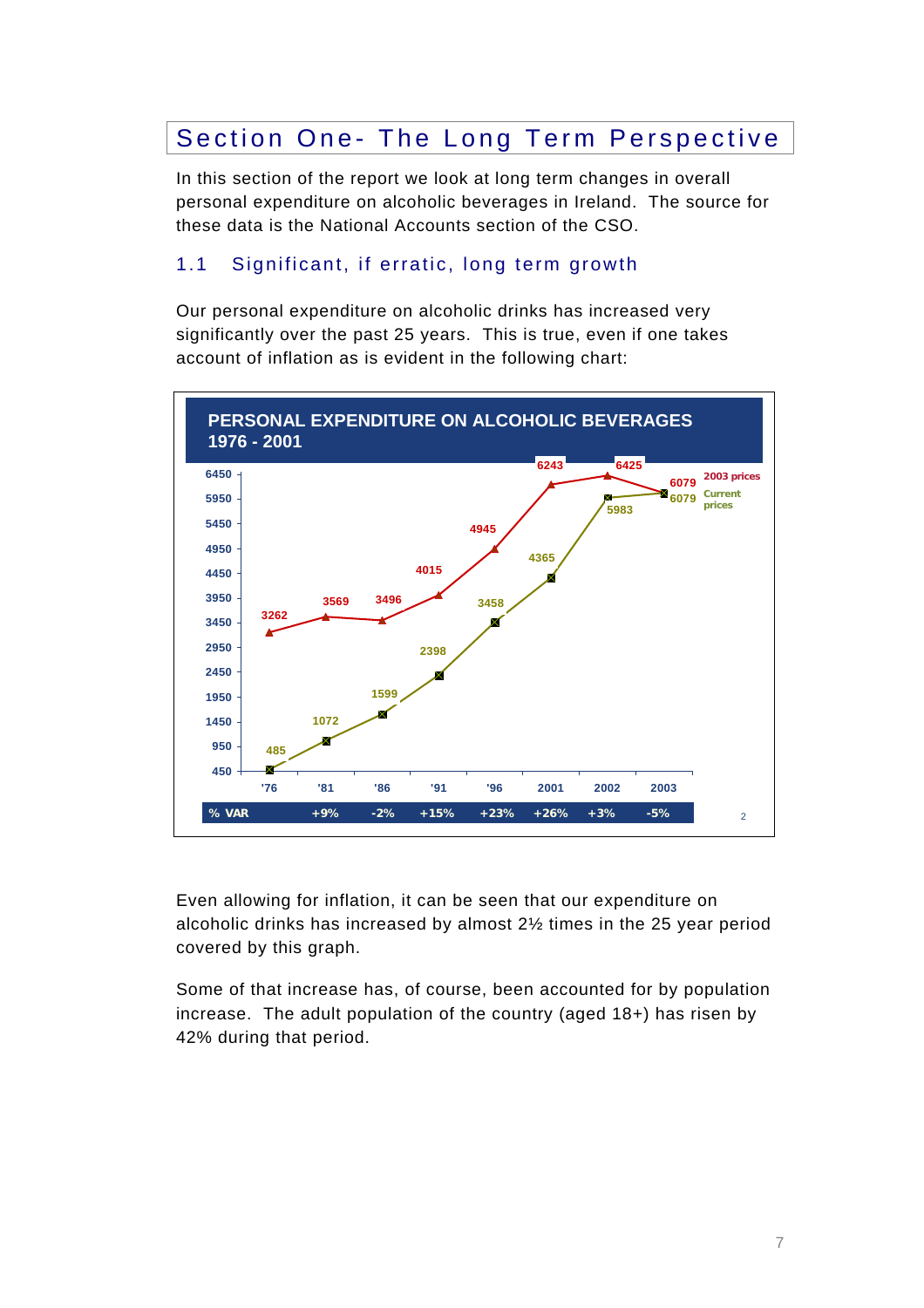

The per capita expenditure on alcohol looks like this:

It is clear from this chart that our per capita consumption of alcohol stagnated (or at least grew only very modestly) during the late '70s and early '80s: reflecting the tough economic environment in those years.

With the advent of the Celtic Tiger the upward path really took off with a vengeance and has shown steady and consistent growth since 1986.

Official figures for 2002 are not yet available but, as we will see later in this report, there are strong research indicators to suggest that this growth path has been arrested recently.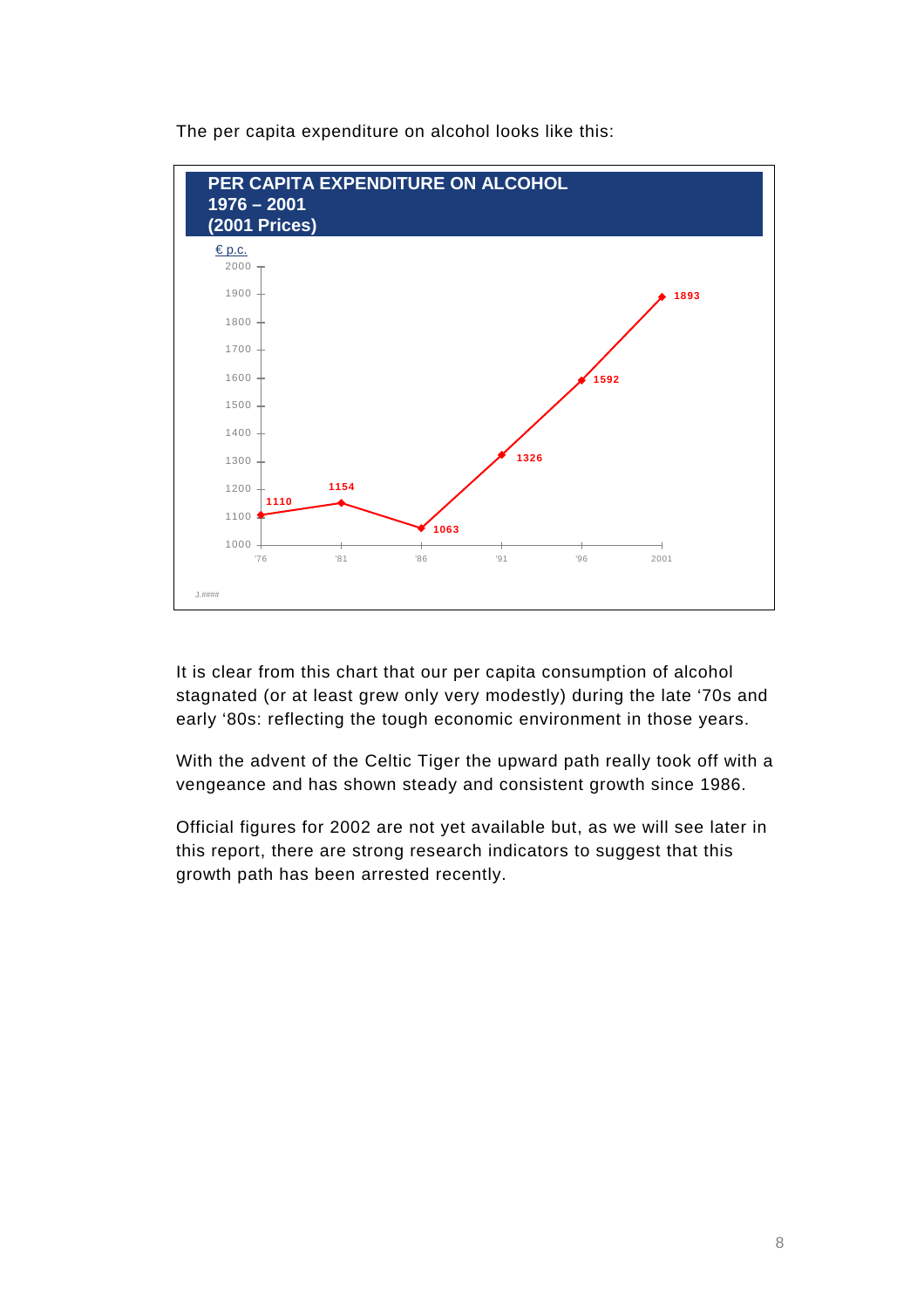#### 1.2 A market driven by economic buoyancy

In retrospect, it is very clear that the buoyancy in alcohol consumption during the Celtic Tiger years was very strongly driven by the economic good times. This is clear if we compare the growth in expenditure on alcohol with real GDP growth. This comparison is drawn in indexed format in the following chart.



The chart is a salutary reminder of just how buoyant the past 15 years have been and how this has impacted upon volume sales in the alcohol market, as in many others. In reality, the general boom ran ahead of even the quite spectacular growth in alcohol volumes.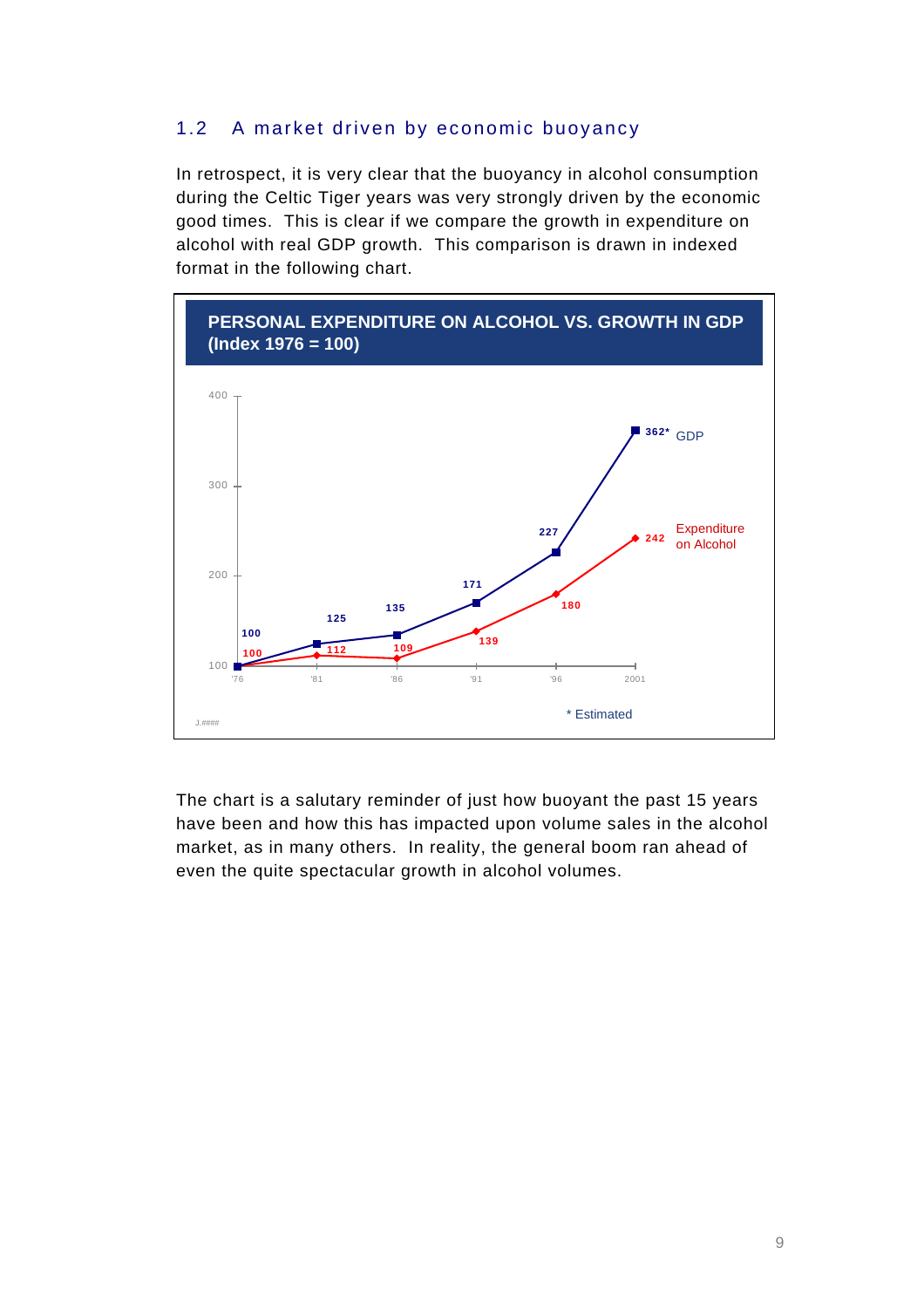### 1.3 A tale of three categories

The official CSO figures distinguish between three categories of alcoholic drinks: beer, spirits and wine/cider. The fate of each of these three categories has varied considerably over the 25 year period as is evident from the following share data (based on current value estimates).

| <b>CATEGORY SHARES</b><br>1976 - 2003 |             |                |                   |
|---------------------------------------|-------------|----------------|-------------------|
|                                       | <b>Beer</b> | <b>Spirits</b> | <b>Wine/Cider</b> |
| 1976                                  | 60%         | 34%            | 6%                |
| 1981                                  | 59%         | 33%            | 8%                |
| 1986                                  | 66%         | 29%            | 8%                |
| 1991                                  | 67%         | 23%            | 10%               |
| 1996                                  | 68%         | 20%            | 13%               |
| 2001                                  | 59%         | 21%            | 20%               |
| 2002                                  | 55%         | 23%            | 22%               |
| 2003                                  | 57%         | 20%            | 23%               |
|                                       |             |                | 3                 |

In the early '80s beer enjoyed a very significant market share gain: at the expense of spirits. Beer continued to make some headway in share terms right up to 1996 but virtually all of those share gains were lost in the subsequent five year period.

Wine and cider have been the real winners over the period under review. This has been particularly true in the period from 1986 onward. The share accounted for by wines and spirits has more than doubled over that period which, as we saw earlier, has been the fifteen year span into which most of the overall growth was concentrated in the first place.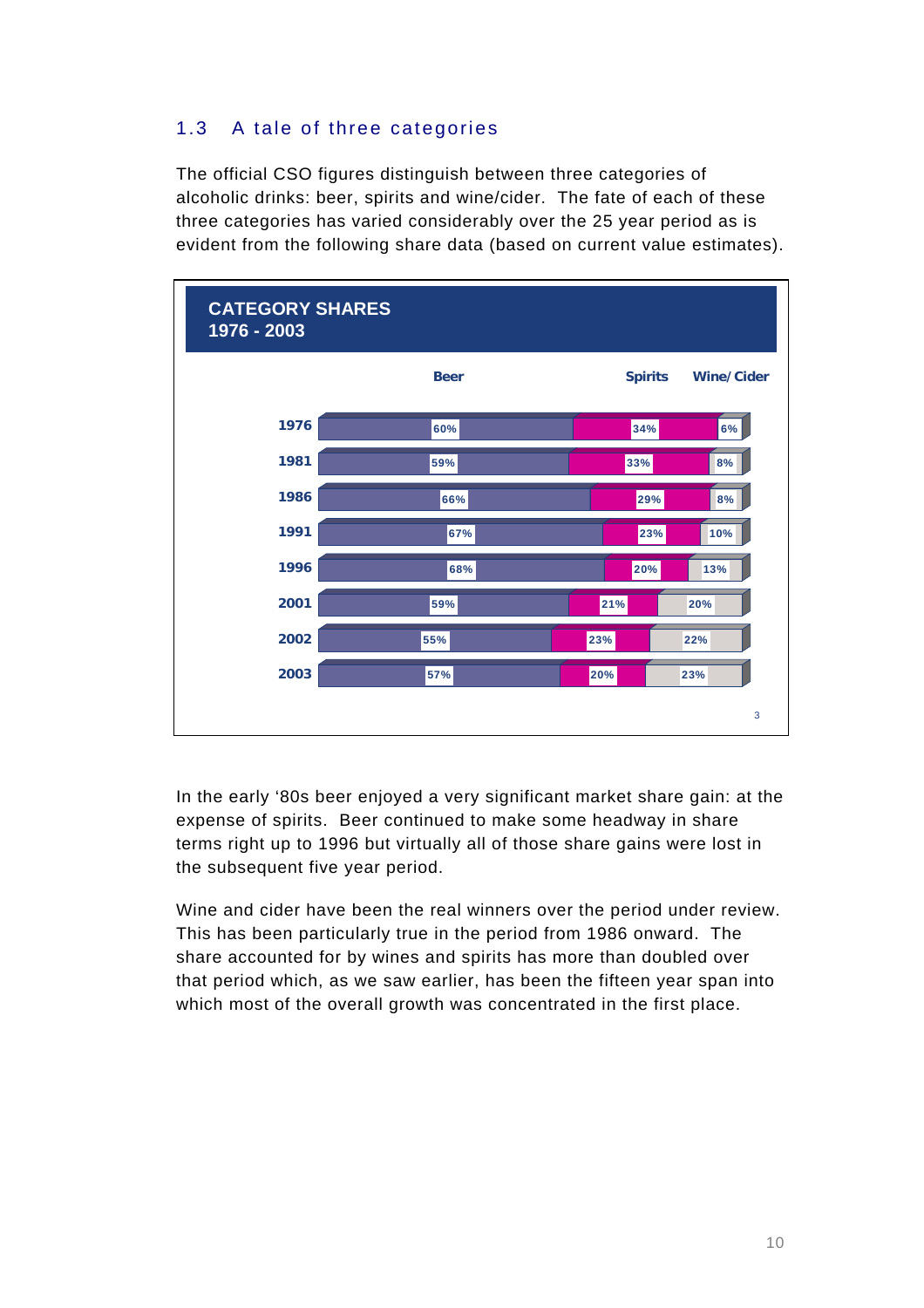Spirits have lost out by comparison. This is even more starkly illustrated if we consider the indexed growth path for each of the three drinks categories set out below:





11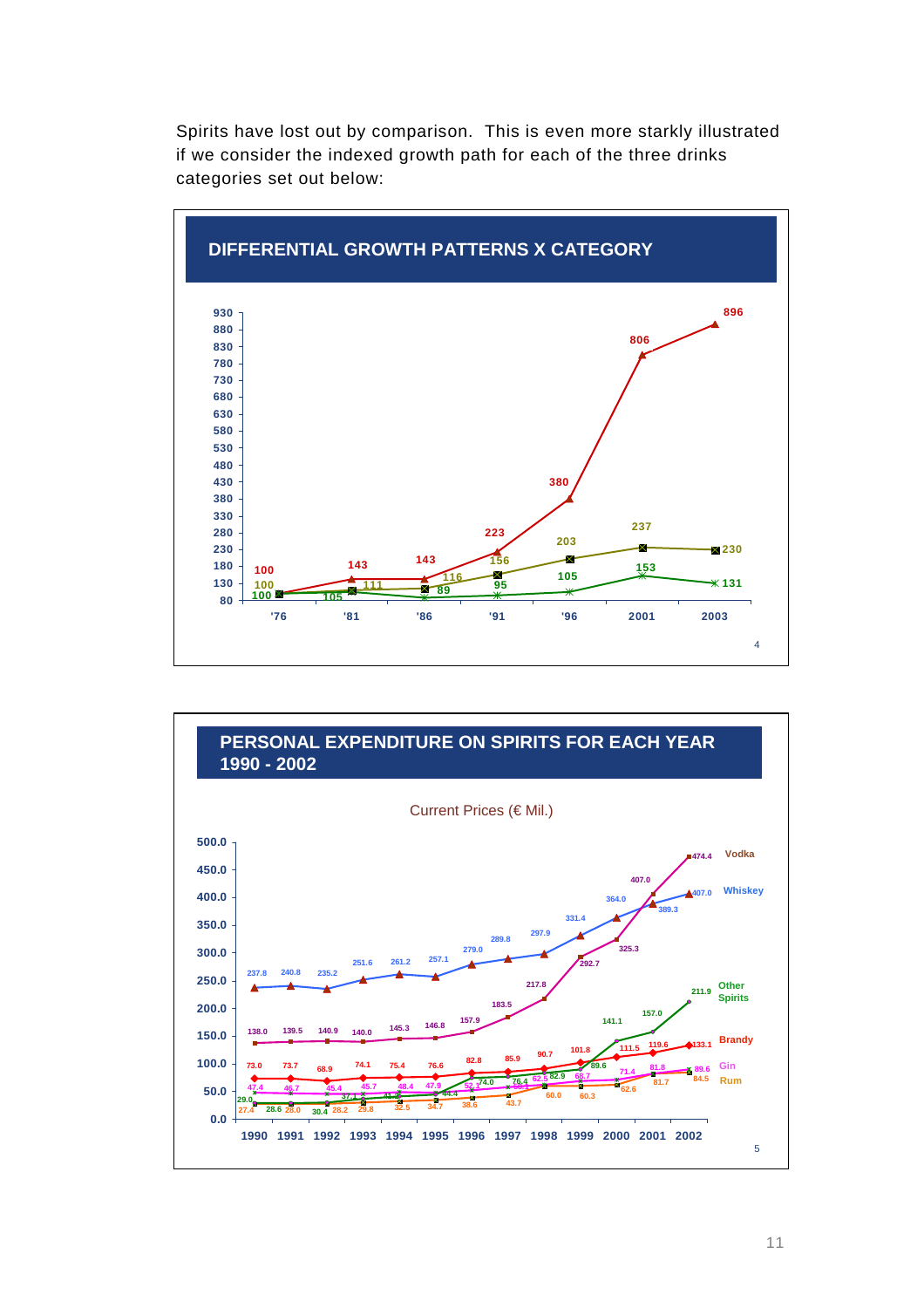

This summarises the pattern of development up to 2001. The data posed a number of interesting questions:-

- Why have spirits fared so badly in relative terms?
- Why has wine and cider prospered to such a degree?
- What has happened to slow down the growth path for beer, resulting in its market share loss in the last five years.

Perhaps most fundamentally, how has the alcoholic drinks market fared in 2002 as the economic hard times have begun to bite? (See Behaviour & Attitudes report: Consumer Confidence Monitor 2002).

These are the issues we address in the remainder of this report.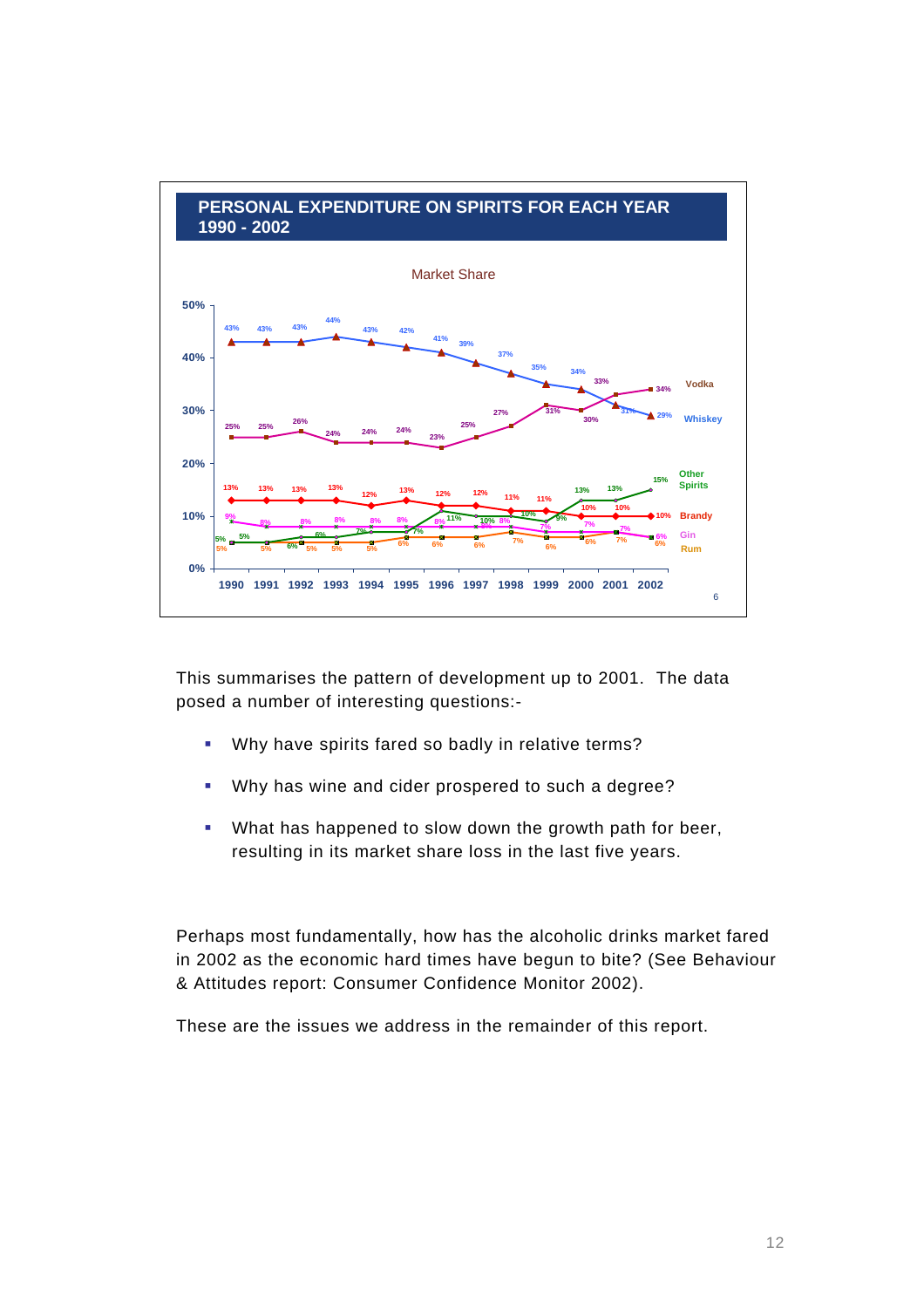### Section Two : Drinking & Eating Patterns 1995 - 2002

In this section of the report we comment on the findings of a Barometer survey designed to explore how often people:-

- Go out for a drink
- **Drink at home**
- Visit a fast-food outlet
- **•** Or eat in a more formal restaurant

We also explore the amounts of money people spend typically on these activities and, wherever possible, draw comparisons with an equivalent study undertaken in 1995.

#### 2.1 Current Patterns of Behaviour

7 **EATING AND DRINKING OUT 20% 16% 11% 10% 41% 2% 41% 21% 6% 6% 23% 3% 44% 20% 11% 10% 15% 1% 13% 44% 24% 12% 8% 0%** Most days Once/twice a week Once a fortnight Once every 3 / 4 weeks Less often Never/not stated Out In In Fast food Restaurant Drinking | Eating out

Our first chart examines reports of current patterns of behaviour in relation to each of the four activities nominated:

It can be seen that currently just under half the adult population go out for a drink on at least a weekly basis.

About half that number (1 in 4 adults) has an alcoholic drink at home at least on a weekly basis.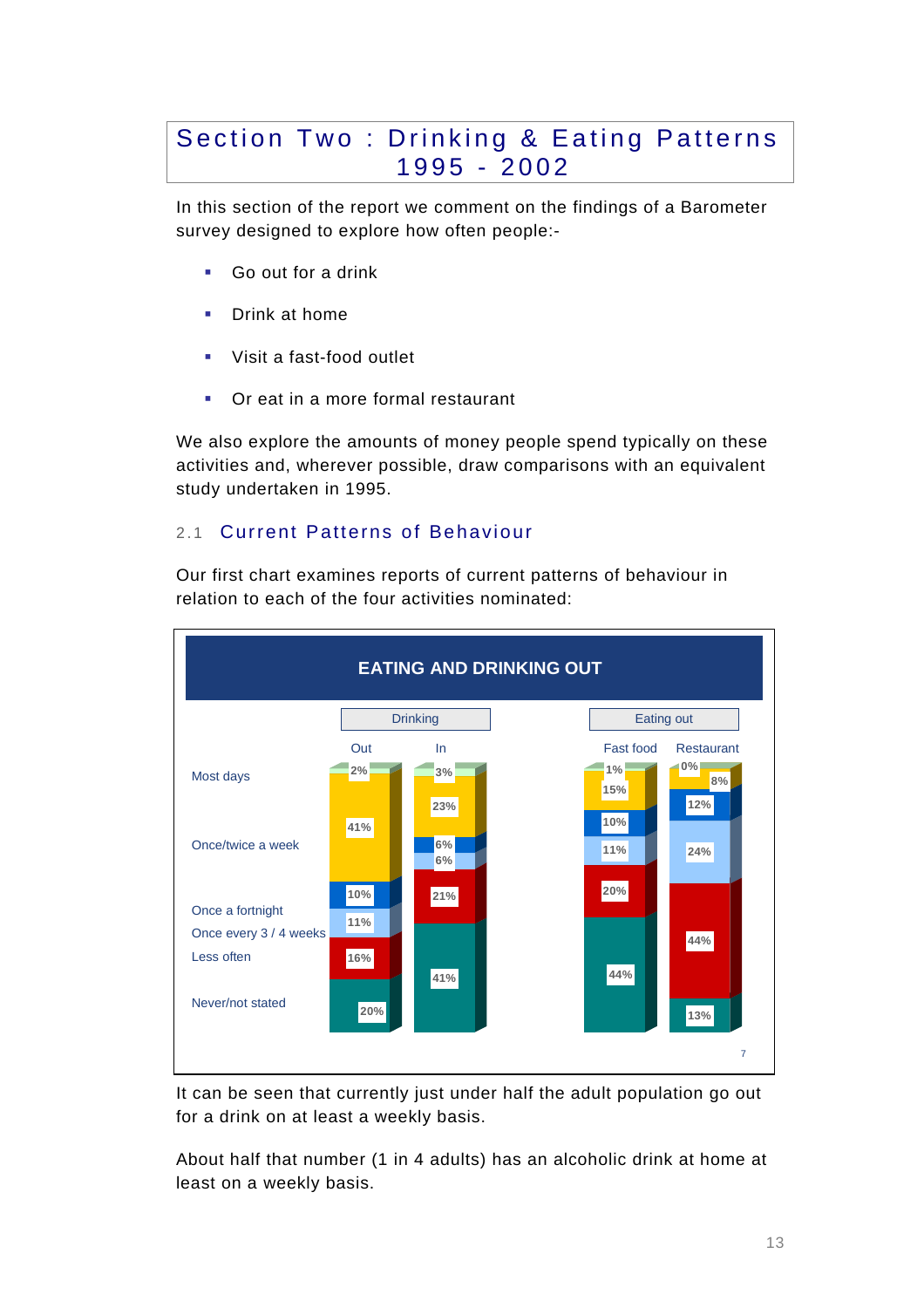About 1 in 5 adults visit a fast-food restaurant on a weekly basis.

About half that number visits a more formal restaurant with a frequency of once a week or more often.

In these comments we have focussed primarily on people who take part in these activities regularly. It is equally evident from the chart however that there are:-

- Very substantial numbers of people who visit formal restaurants at least on an occasional basis.
- **There are significantly more occasional restaurant than fast-food** visitors.
- Two-thirds of adults claim to visit fast-food outlets at least occasionally (one third do not)
- By comparison almost 9 in 10 adults visit a more formal restaurant at least on an occasional basis.
- It may come as something of a surprise to see that almost a quarter of adults claim never to go out for a drink nowadays.
- Finally, 4 in 10 adults claim never to consume any alcoholic drinks at home.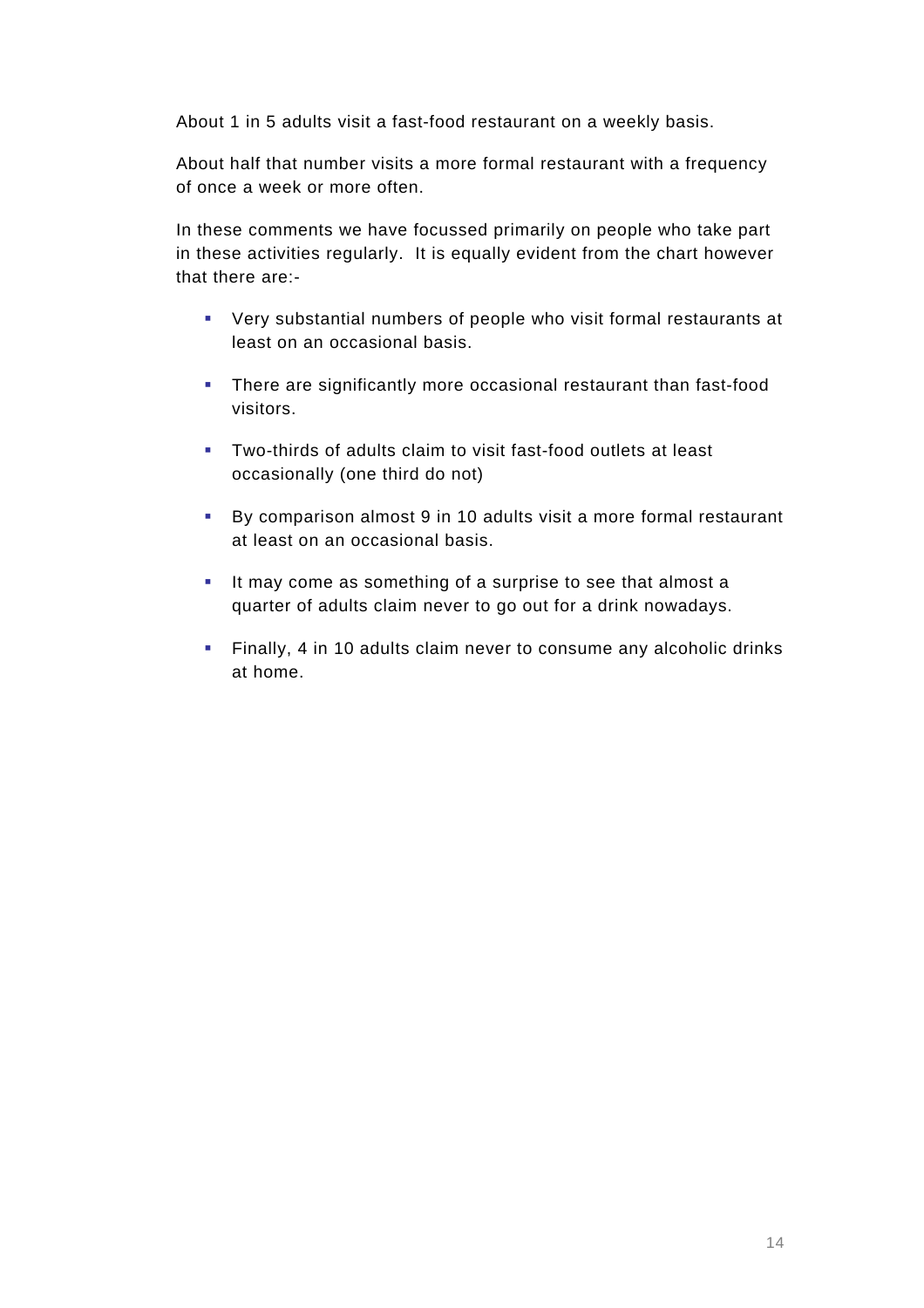#### 2.2 Evidence of short-term change

We can see some evidence of short-term change in these patterns from people's replies to the current (2002) survey. All respondents were asked whether they were taking part in any of these activities, more often, less often or on an unchanged basis by comparison with 2 years ago. Replies are summarised below:



This type of analysis can gives us only a relatively crude index of what is happening. Nevertheless we can see that there are more people claiming that they are drinking in pubs less often compared to two years ago than there are drinking more often. A negative gap (-7 percentage points) is shown at the bottom of the chart. The comparable index for home drinking shows an increase over this period.

There has been very little change, by comparison, in the short-term movement in regard to eating out, either at fast-food or more formal restaurants.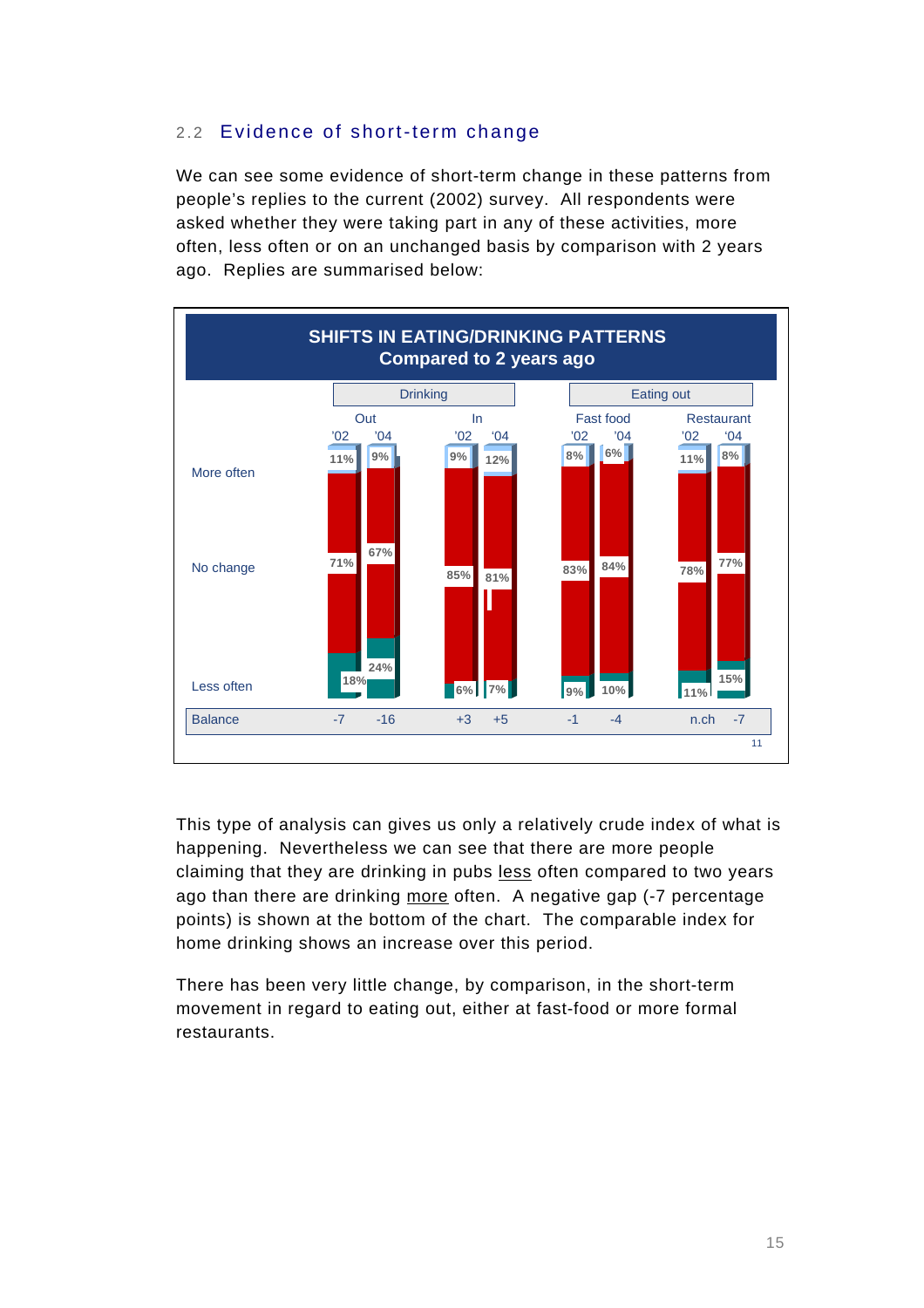#### 2.3 Medium Term changes (1995 to 2002)

We have available to us, a more reliable guide to medium term change. Most of the questions asked in the current survey had been included in an equivalent study in 1995. This allows us to plot changes in behaviour patterns in a more concerted way.

Looking first at the position in regard to going out for a drink, we see the following:



It can be seen that there is a noticeable decline in the number of people claiming to go out for a drink on a weekly basis or more often. More specifically there has been a significant decline in the numbers claiming to go out for a drink on most days of the week. Declines at this frequent end of the "scale" can have a very significant impact on volumes.

Given the share strength of beer in the pub sector, it seems likely that the loss in volume share reported earlier for beer has been significantly affected by this change in behaviour. In light of the indicators it may be that the overall volumes for beer sales in 2002 (when they are confirmed) may fall short of the growth pattern that has been established in recent years.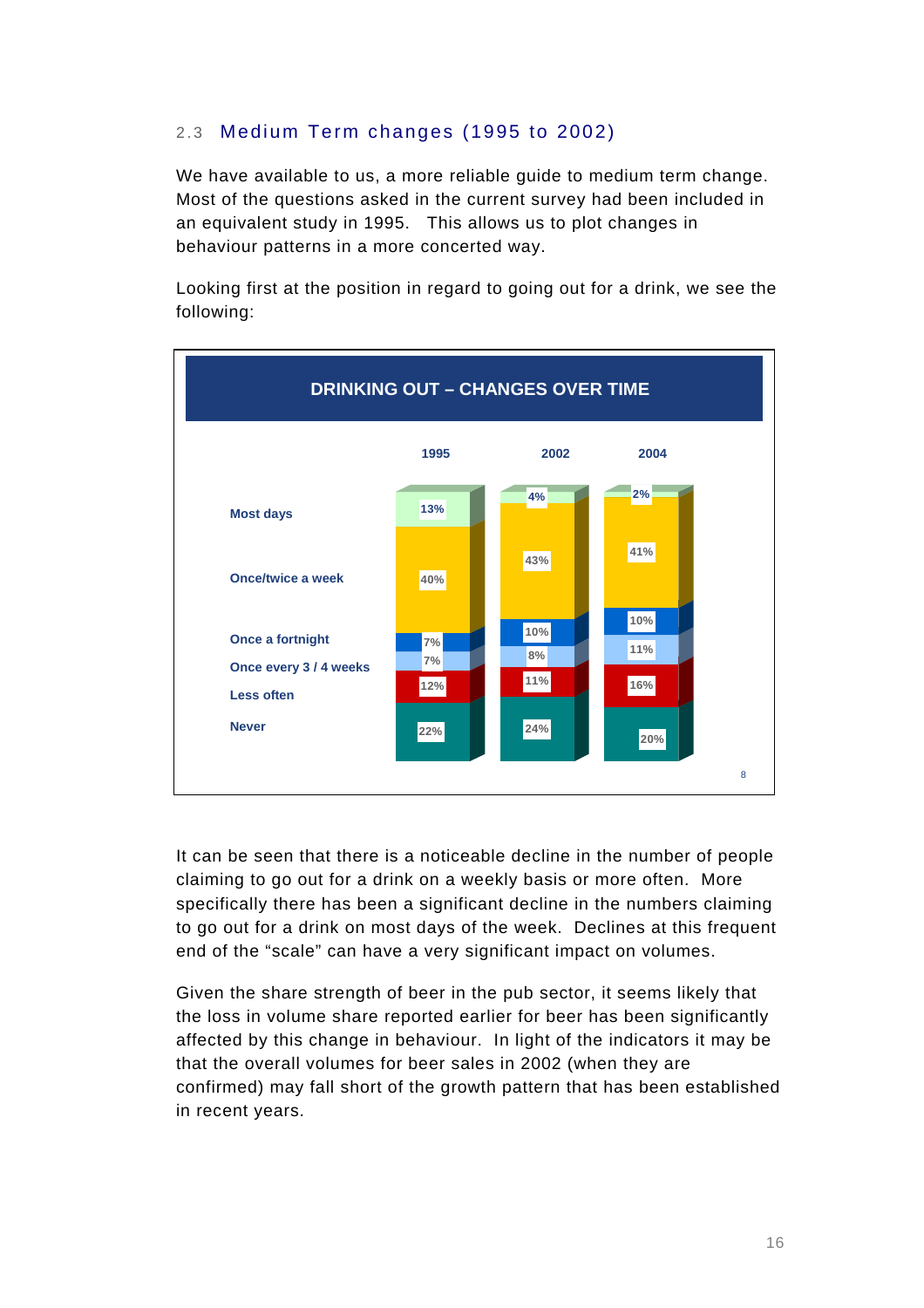It is possible to look beyond the gross data for the total sample to examine demographic differences. One key variable in market research studies of this kind is normally age. The following chart examines differences in the frequency of going out for a drink by age group and provides an indictor of shifts in reported behaviour as compared to 1995.



There are a couple of points of interest in this analysis:-

- **Firstly, younger people are significantly more likely to be regular** pub visitors. The tendency to go out for a drink regularly, declines very sharply with age.
- With the exception of the 25-34 age group, the overall declines reported in frequency of pub visits seem to have occurred across all other age bands.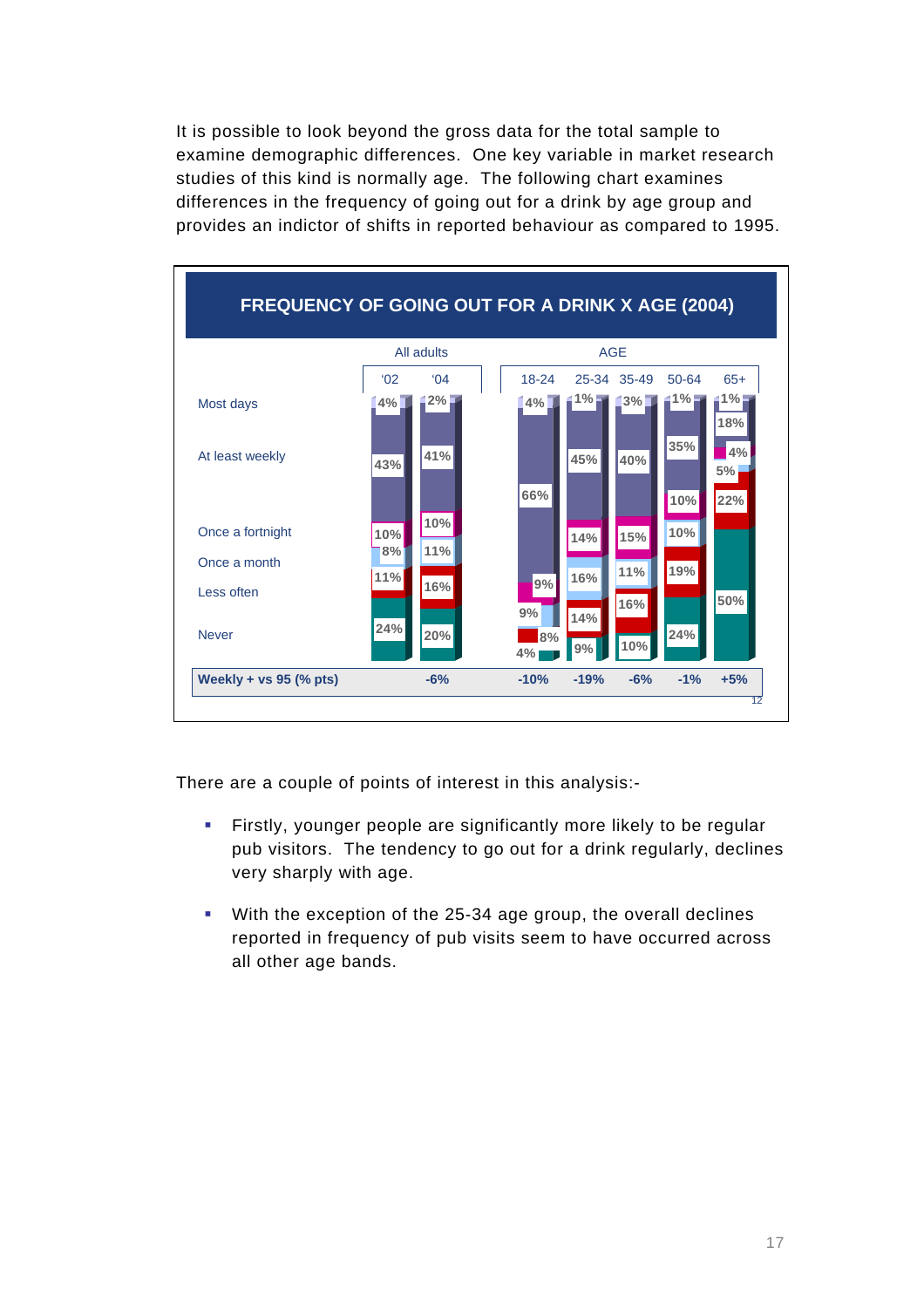#### 2.4 A swing towards home drinking

The 1995 survey did not have a question on the frequency of drinking at home nowadays. We do however have some comparable data from the JNRR survey for 5 years ago. This suggests that there has been a significant increase in the numbers of people drinking at home on a regular basis, as is evident in the following chart:



The frequency of drinking at home is obviously lower than that recorded for going out for a drink. However there has been a very significant growth in the numbers of people drinking at home at least on a weekly basis: 24% currently vs. 16% only 5 years ago. That increase has been quite marked across the board but has been particularly focussed in the 18-24 and 35-49 age groups.

The implication is, of course, of a significant swing in the alcoholic drinks market away from pub drinking and towards in-home consumption.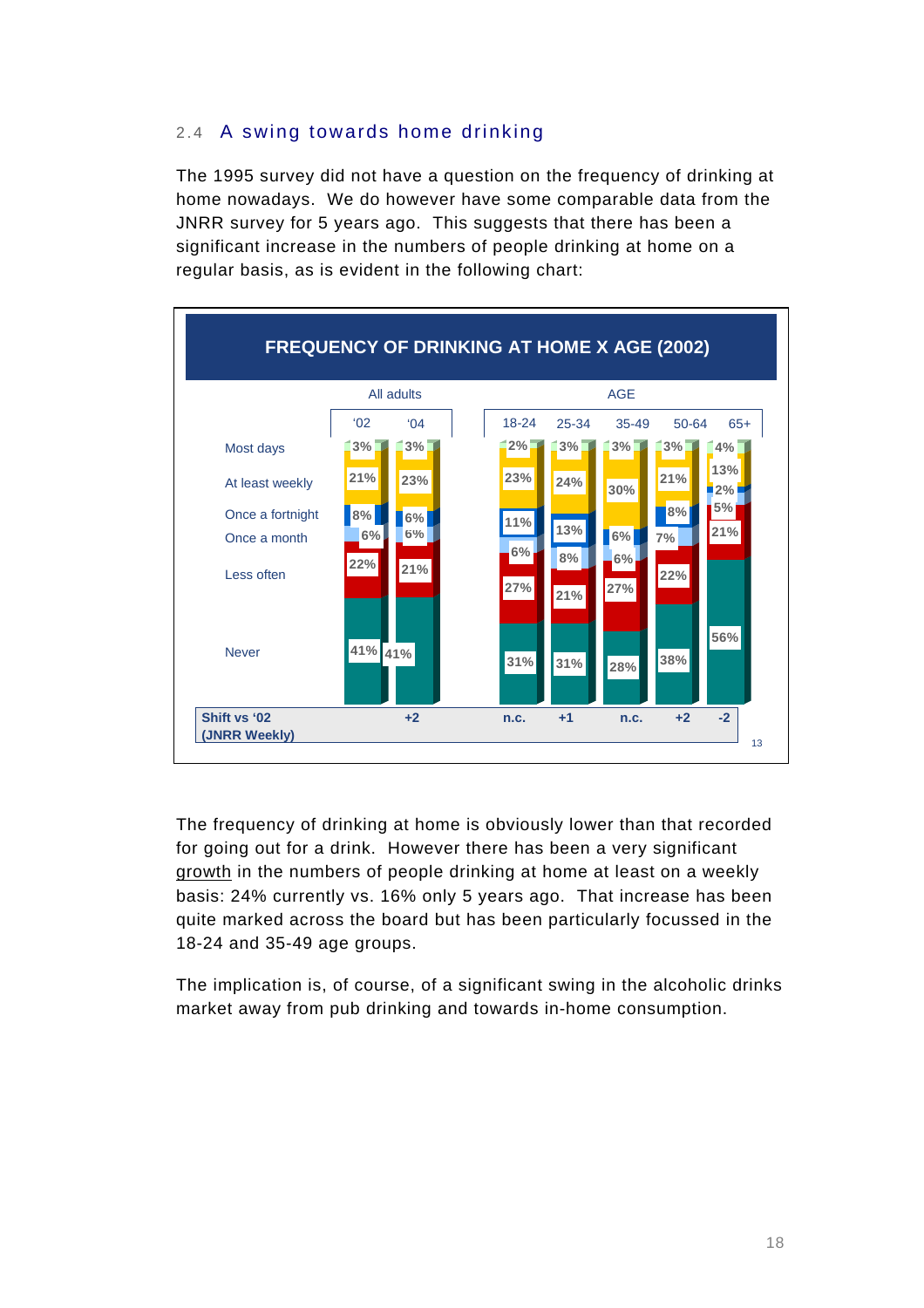#### 2.5 Eating Out – A swing toward more formal options.

Data on frequency of eating in fast-food outlets have been collected in three surveys spanning the period from 1991 to 2002. Results are as follows:



The overall implication is of a relatively stable pattern of visits to fastfood outlets. Any growth that may have arisen over the period was largely driven by population increases (as described earlier).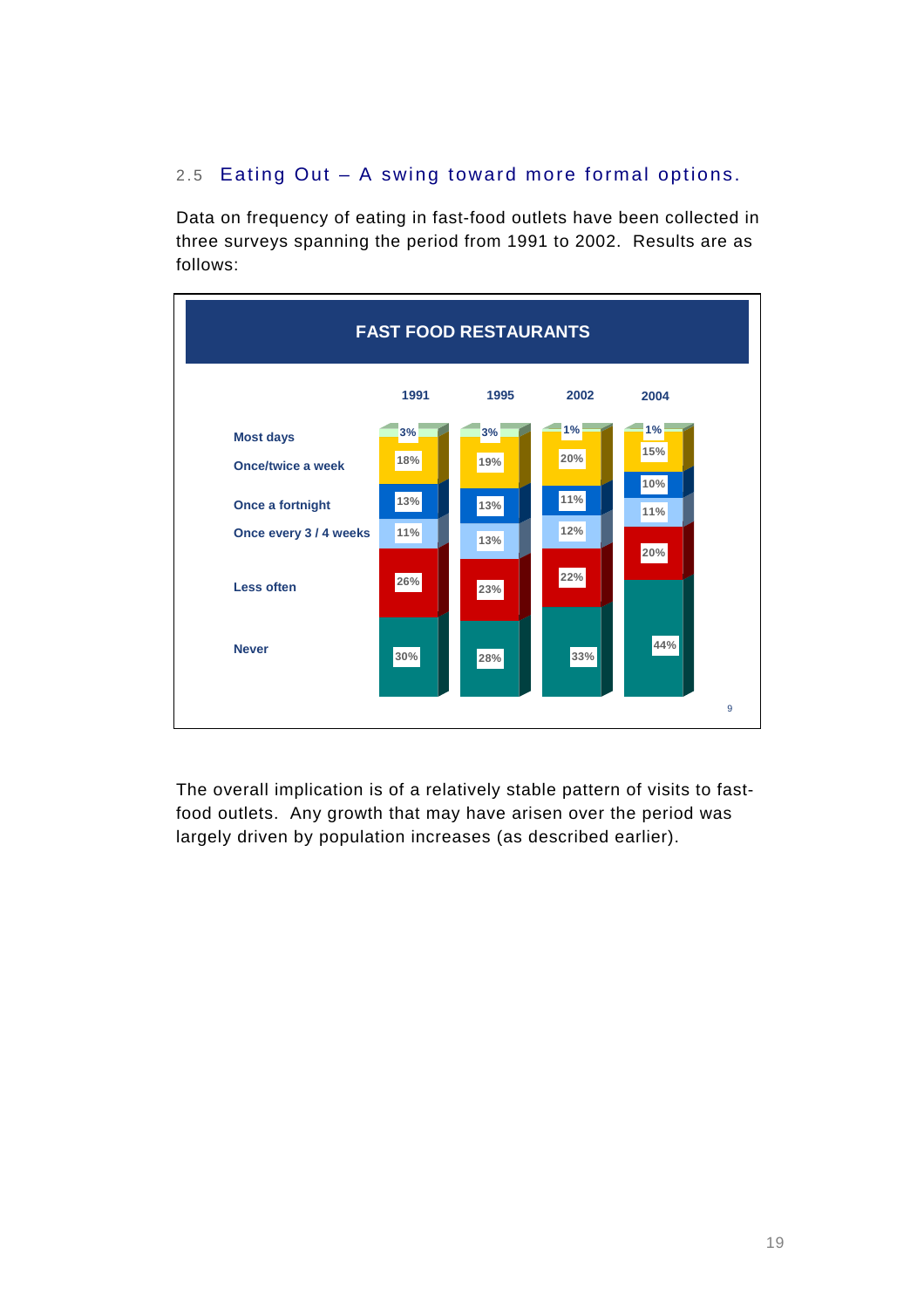Despite this overall stability, there is evidence in the data of a shift in the composition of the market for fast-food restaurants based on age groupings. This is evident in the following chart:



It is not too surprising to see that there is a much higher frequency pattern of visits to fast-food outlets among younger consumers. However the evidence suggests that, over time, the growth in the audience for this type of outlet may be moving up the age scale slightly. If anything we see evidence of a decline in visits among under 25 year olds with some increase particularly in the 35-49 segment (perhaps accompanying younger children).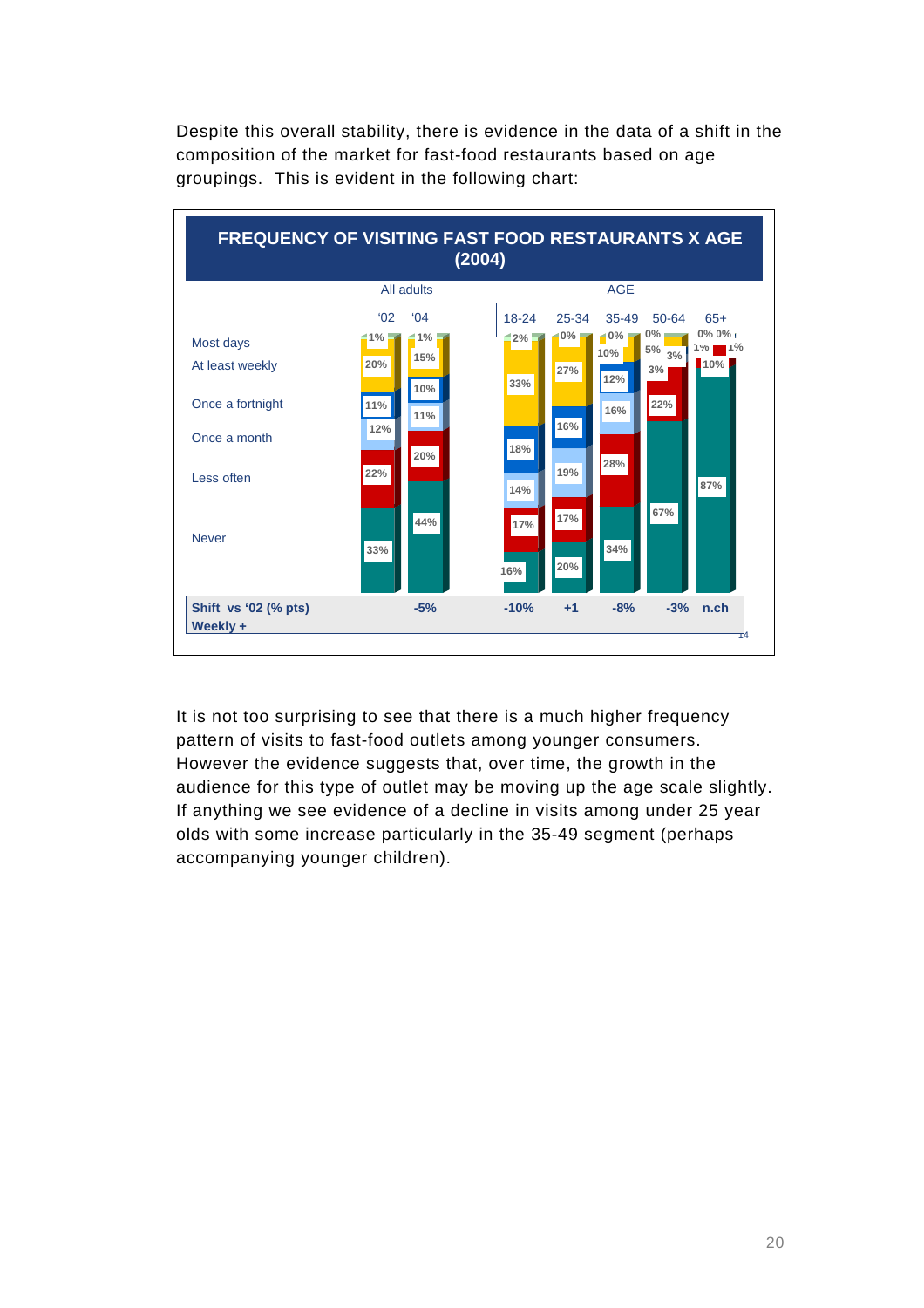There is little doubt that the most significant change over the period under review has been one of very significant increase in the pattern of frequency of visits to more formal restaurants, illustrated below:



It can be seen that, over the 7 year period in question, there has been a virtual doubling of the number of people claiming to visit formal restaurants on a weekly, fortnightly or monthly basis. This must project into very significant gains indeed.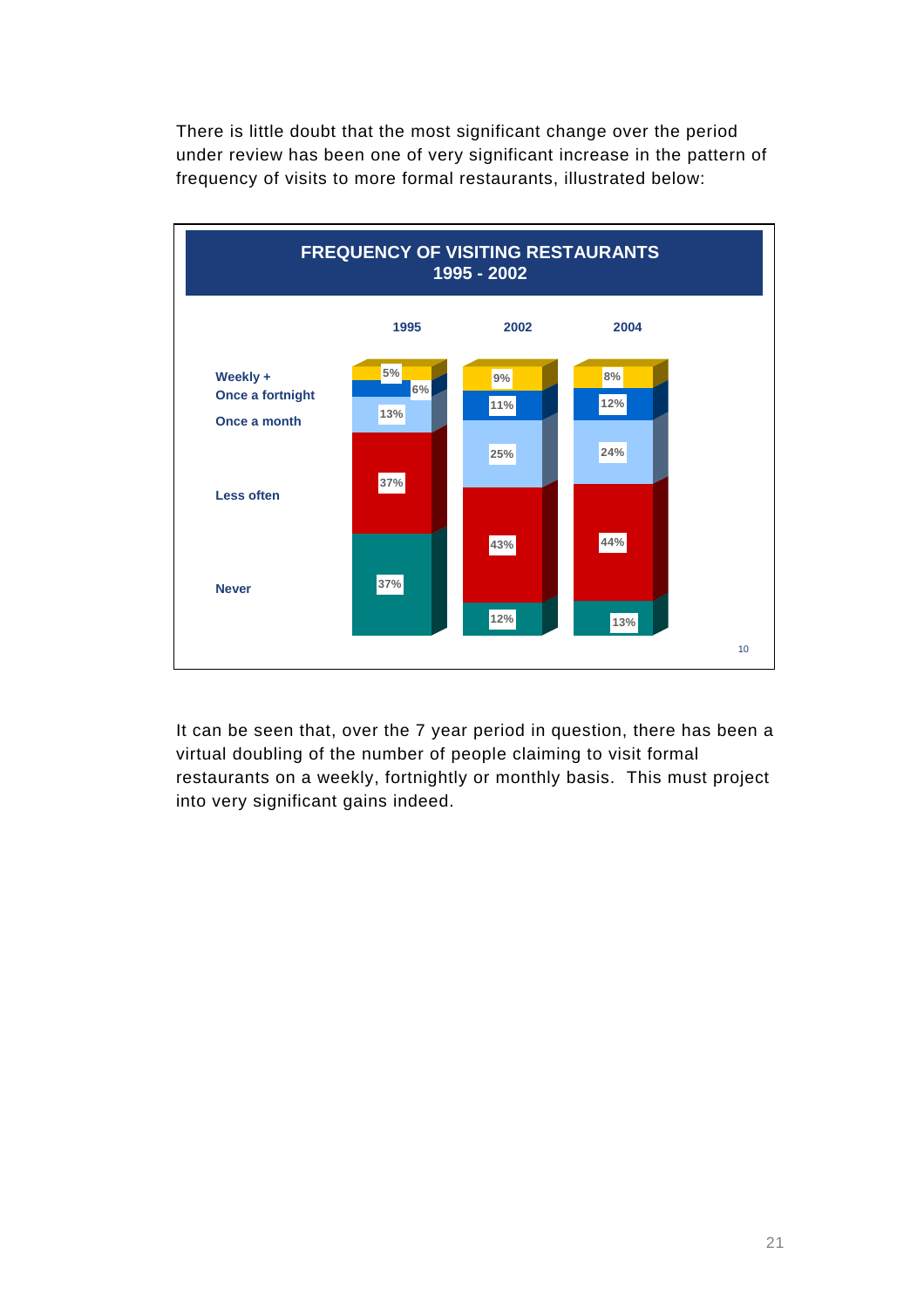

The pattern of frequent visits is spread across a very wide age spectrum as is evident here:

The peak audience is clearly between the ages of 25 and 49 but the demand for restaurant eating clearly covers a much broader age group than this. There is also clear evidence of significant growth in the frequency of visits for all age groups up as far as 65.

Taking the various strands of evidence therefore it seems that there are quite significant changes operating in the market place:

- A swing from pub drinking to in-home drinking
- A very significant increase in the frequency of formal as opposed to fast-food restaurants.

Linking these strands together it is easy to see how the wine sector has been running so far ahead of other alcoholic beverages in its growth pattern (described in the opening section of this report).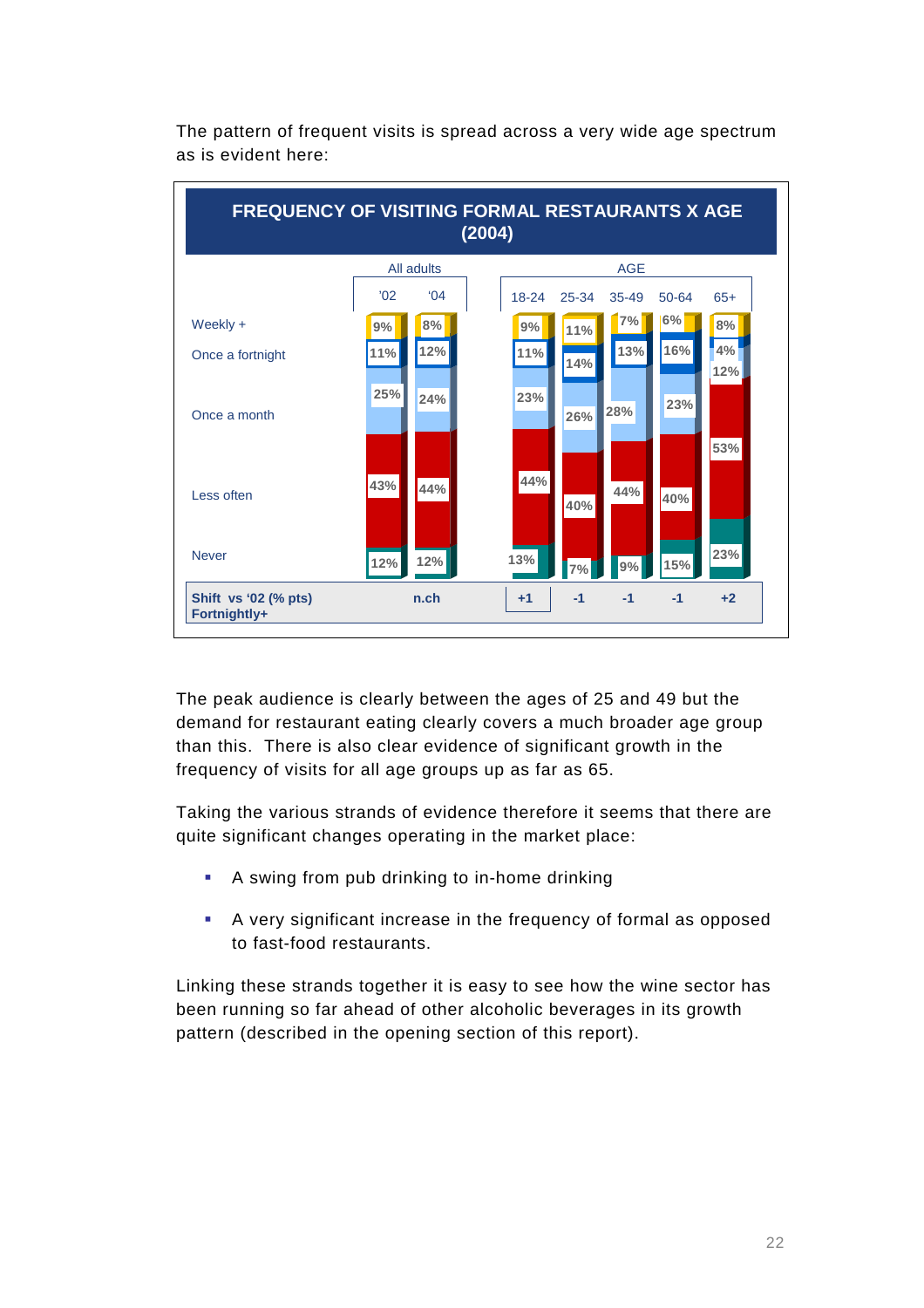### Section Three: Typical Spend Patterns

Having questioned respondents in some detail about their frequency of eating and drinking in a variety of circumstances we concluded the study by asking people how much they had spent in the past fortnight on each of the four nominated activities:-

- **Going out for a drink**
- **Drinking alcohol at home**
- **Visiting a fast-food restaurant**
- **Visiting a more formal restaurant**



The typical spend patterns are summarised below:

The average amounts for each category are shown in the bottom of the chart. The first line shows the average spend for all adults, including those who spent nothing during the two week period.

The bottom line focuses just on people who have taken part in the activity and shows the average for those groups.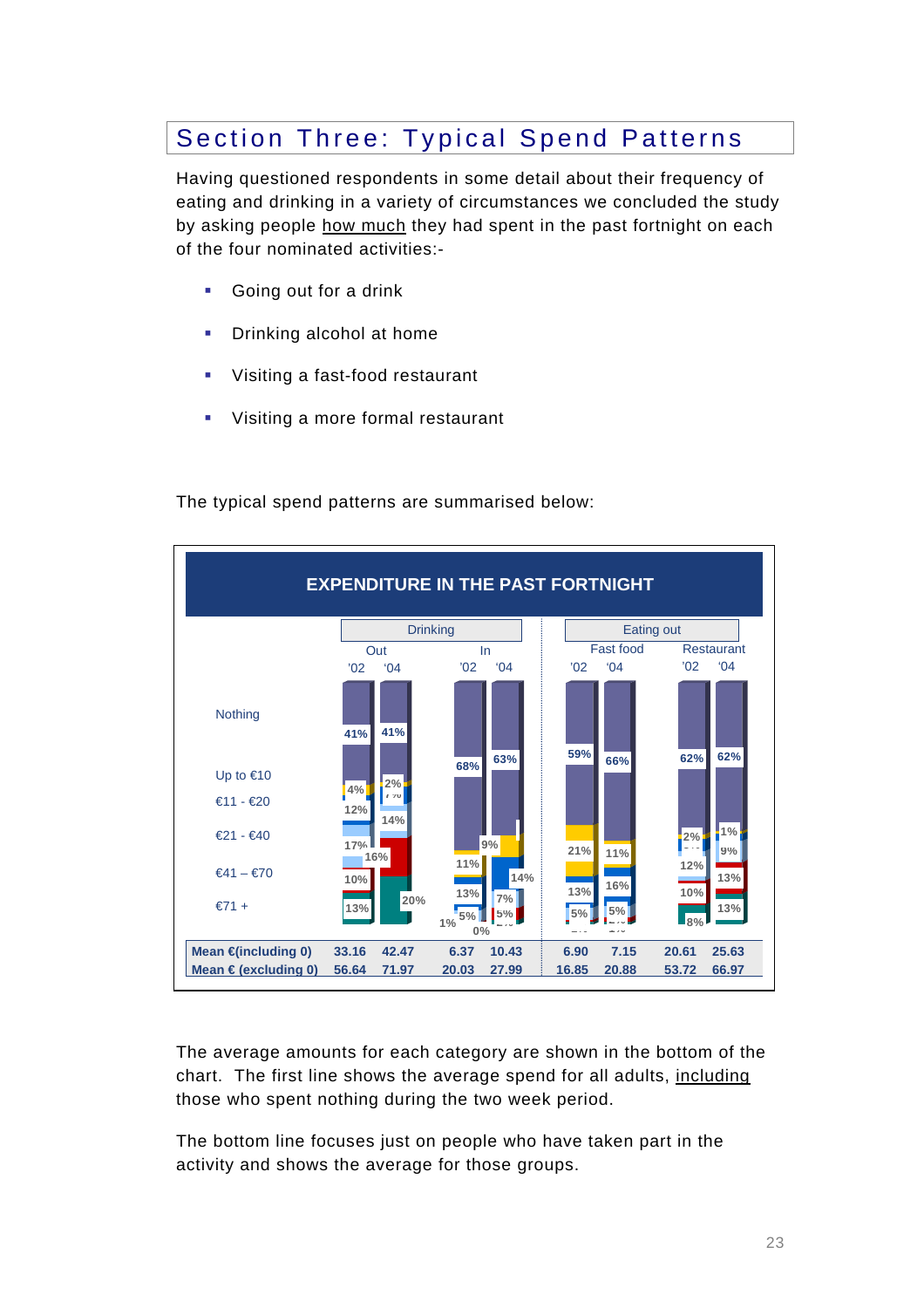Thus, the average adult spent just over €33 in the fortnight in going out for drinks. If we focus only on the 60% or so who actually went out for a drink during that period they, on average, spent just under €57 per head.

A similar pattern applies to each of the other nominated activities.

If we aggregate the four activities we find that the average spend, for all adults, for all four activities, works out at €67 per fortnight. There are, as one would expect, very marked differences in these averages by age group as is evident here:



It can be seen that the peak expenditure, across all four activities, arises among 18-34 year olds. Those in the 35-49 age category also spend above average amounts per head in this area and because of the size of the population in this age grouping they, between them, account for almost a third of all expenditure in the market.